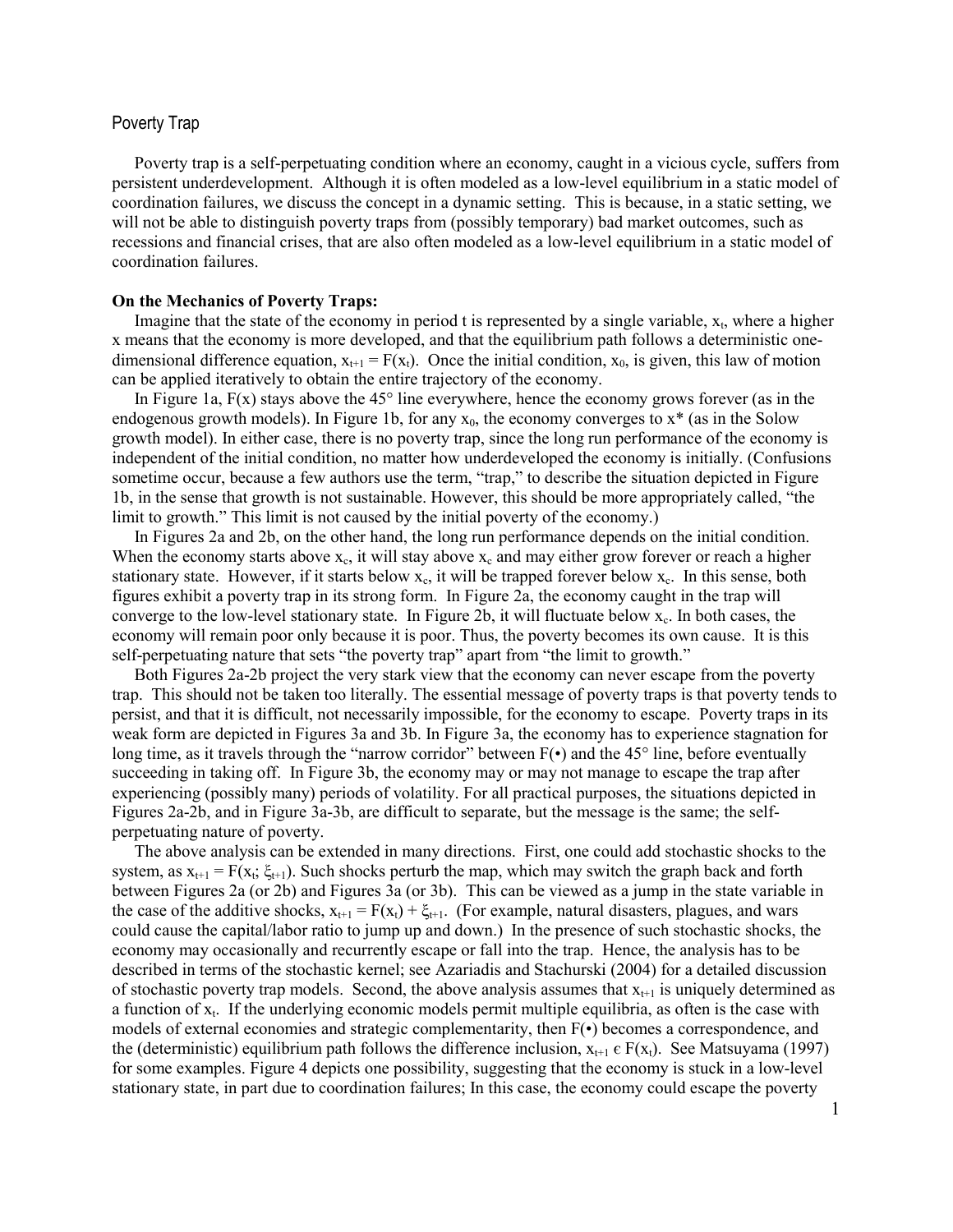trap if it could succeed in coordinating on a higher equilibrium, as indicated by the dashed arrow. (If such coordination takes place through a realization of some coordination devices, "sunspots," it can be viewed as a model of endogenous stochastic shocks.) Third, the underlying economic model may imply that the law of motion be described in a multi-dimensional system. For example, the state space may be twodimensional, (x, q), where x is the state (or backward-looking) variable, such as the capital stock, and q is the co-state (or forward-looking) variable, such as the asset price or consumption, and the law of motion is given by a two-dimensional difference equation,  $(x_{t+1}, q_{t+1}) = F(x_t, q_t)$ . In this case, for a given initial condition,  $x_0$ , the equilibrium condition may not uniquely pin down the initial value,  $q_0$ . That is, there may be multiple equilibrium paths, with self-fulfilling expectations, which suggests another way in which the economy may escape from the poverty trap; see Matsuyama (1991). Or, the dimensionality of the state space may be equal to the number of industries in a multi-industry model, or to the number of countries in a multi-country world economy model. In such a high-dimensional system, one could encounter a much richer set of dynamics, where the long run behavior can depend on the initial condition in a much more complex manner.

#### **Some Models of Poverty Trap**:

Many (dynamic) models of poverty traps have been proposed in the literature. The common feature of these models is the presence of some external economies or strategic complementarities that give rise to the circular causation. Here is a highly selective list.

## *Learning-By-Doing Externalities*

The infant industry argument for protection (see Corden 1977 for a synopsis) is a classic example. When firms are inexperienced and unproductive, they cannot offer wages high enough to attract workers from other sectors, hence they are not able to accumulate their experiences; temporary protection has been suggested as a way to break the vicious cycle. Helping some industries accumulate experience to escape from a poverty trap, however, may end up pushing the economy into another poverty trap, as it could prevent other (new and possibly more promising) industries from growing. If the scope of productivity improvement in any industry is limited, then the only way of avoiding poverty traps and achieving sustainable growth is to keep the delicate balance so that production will shift constantly from one industry to another, as existing industries become mature and new industries are born; see Stokey (1988); Brezis, Krugman, and Tsiddon (1993); Matsuyama (2002).

#### *Search Externalities*

The difficulty of finding business partners can discourage many to enter an industry, which in turn makes it even harder for others to find business partners. See Diamond (1982).

## *Human Capital Externalities*

Following the Lucas (1988) model of endogenous growth based on human capital accumulation, Azariadis-Drazen (1990) showed how it could lead to the existence of poverty traps, when human capital is subject to threshold externalities.

### *Market Size and Division of Labor*

Adam Smith argued that "the division of labor is limited by the extent of the market." Young (1928) argued that the extent of the market is also limited by the division of labor. That is, economic growth can be achieved by means of greater specialization, which was formalized by Romer (1987) and others. Built on this body of work, Ciccone and Matsuyama (1996) showed how the economy can be caught in a poverty trap. The basic mechanism is that advanced technologies require the use of highly specialized equipments and producer services. In the underdeveloped economy, the limited availability of specialized inputs forces the downstream industries to rely on less advanced technologies, which do not require the use of specialized inputs. This in turn leads to a small market size for specialized firms in the upstream industries. Hence, the economy is caught in the vicious cycle of the limited market size and limited division of labor.

*Financial Developments*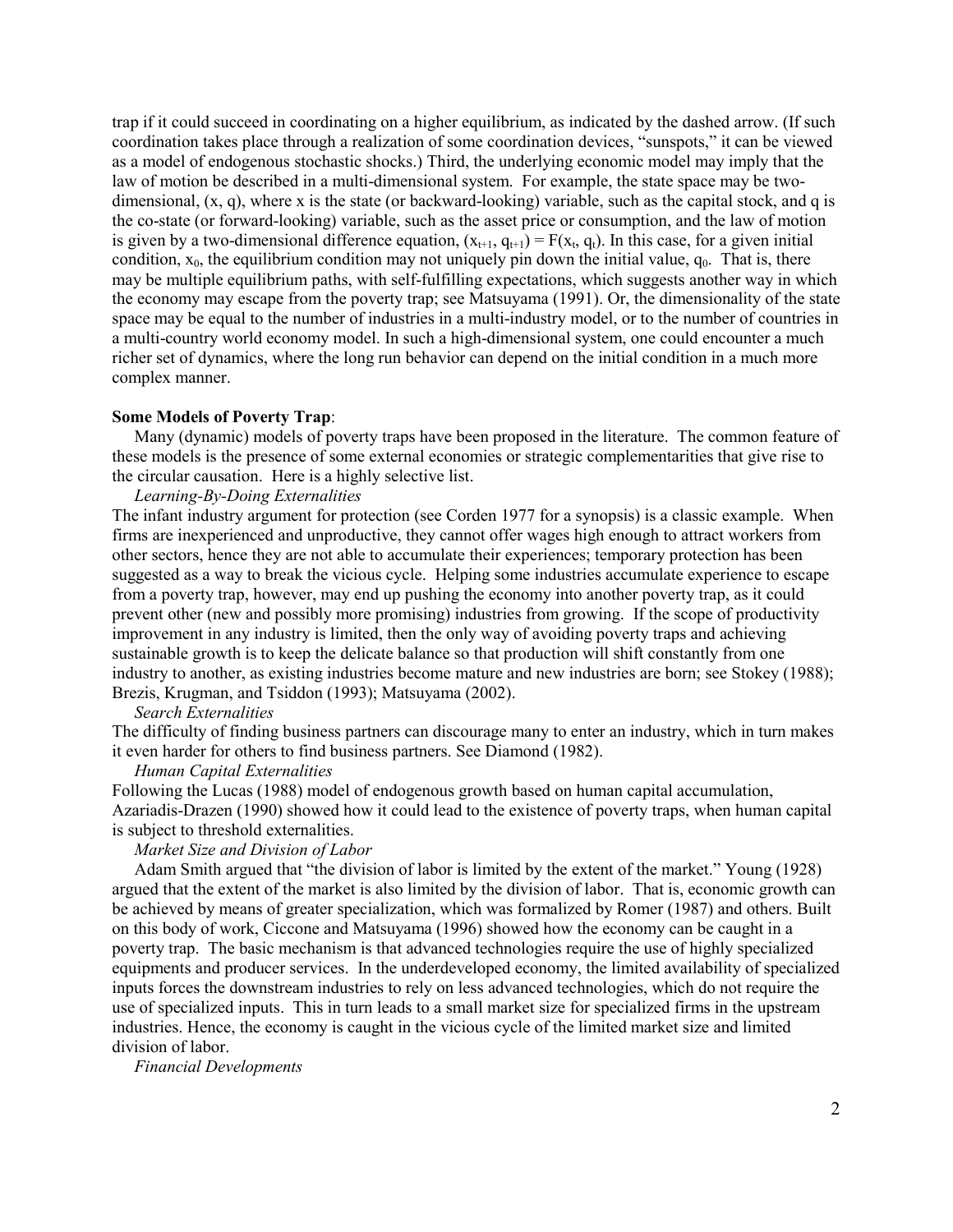In countries with limited opportunities to diversify risk, the entrepreneurs are discouraged from making productive but risky investments. This in turn leads to a limited set of traded financial assets, which reduces the opportunity to diversify risk. See Saint-Paul (1992) and Acemoglu and Zilibotti (1997).

### *Low Wealth/Low Investment*

When external finance is more costly than internal finance, a decline in borrower net worth leads to a higher investment distortion. In Bernanke and Gertler (1989), this leads to a decline in the investment, which in turn leads to a decline in the net worth of the next generation of entrepreneurs, hence generating persistence in the aggregate investment dynamics. In Matsuyama (2004), the same mechanism could make some (but not all) countries in the world caught in the vicious cycle of low net worth/low investment. Matsuyama (2005) showed how the trap can sometimes take the form of greater volatility (as shown in Figure 2b). In a setup that allows for the wealth distribution to evolve over time, Banerjee and Newman (1993) suggested that greater initial wealth inequality, to the extent that it increases the number of entrepreneurs rich enough to finance their investments, can lead to a higher aggregate higher investment, which in turn could help the poor in the long run, thereby breaking the vicious cycle.

#### *Demographic Trap*

Nelson (1957) is among the first to argue that the underdeveloped countries are caught in the vicious cycle of high population growth and low per capita income. Becker, Murphy, and Tamura (1990) showed how the economy may be caught in the vicious cycle of high fertility/low human capital. Basu (1999) and Doepke and Zilibotti (2005) discussed child labor traps. In Matsuyama (2000), intergenerational persistence of a high labor force participation rate by the elderly could lead to a poverty trap.

# *Contagious Social Norms*

Tirole (1996) showed how corruption or other unethical behaviors can be contagious and persistent. He considered the setting where, in the presence of imperfect information, the reputation of a member of the group (say, a firm in the industry) depends not only on his own past behavior, but also on the past behavior of other group members. Then, when the group has the reputation of being dishonest, it would be difficult for the member to establish a reputation for honesty. This induces him to behave dishonestly, thereby contributing to the bad reputation of the group.

#### *Modeling Inertia*

Underdevelopment is often modeled as a Pareto-dominated equilibrium in a static game of strategic complementarities. Murphy, Shleifer, and Vishny (1989) is the most well-known example. By adding some inertia, which restricts the ability of the players to switch their strategies, one can convert virtually any static game of strategic complementarities into a dynamic model of poverty traps, where both the initial condition and the expectations can play a role in determining the long run performance of the economy. See the techniques developed by Matsuyama (1991) and Matsui and Matsuyama (1995).

#### **Some Cautionary Remarks on Interpretations:**

i) Poverty trap is often interpreted as an explanation for the *cross-country* income difference. As such, it is frequently viewed as *an alternative* to the models that attribute *cross-country* income difference to the *cross-country* difference in, say, TFP and/or the investment distortions. This is a misinterpretation. First, the message of poverty trap models is the self-perpetuating nature of poverty. It suggests that the long run performance of an economy could be much better if its initial condition were better. It does *not* mean that the cross-country difference in the long run performance is due mostly to the difference in their initial conditions. Second, the notion of poverty trap does not contradict the observation that the lowincome is often associated with low TFP and/or high investment distortions. Indeed, many poverty trap models attempt to explain the two-way causality between the low-income and low TFP and/or high investment distortions. By endogenizing TFP and/or the investment distortions, these poverty trap models go one step further than the models that treat these variables as exogenously given.

ii) Many calls for foreign assistance for underdeveloped countries can be understood using the notion of poverty trap. See, e.g., Sachs et. al. (2004). Indeed, poverty trap is often viewed as a powerful case for policy activism. However, one should be careful when using any particular model of poverty trap to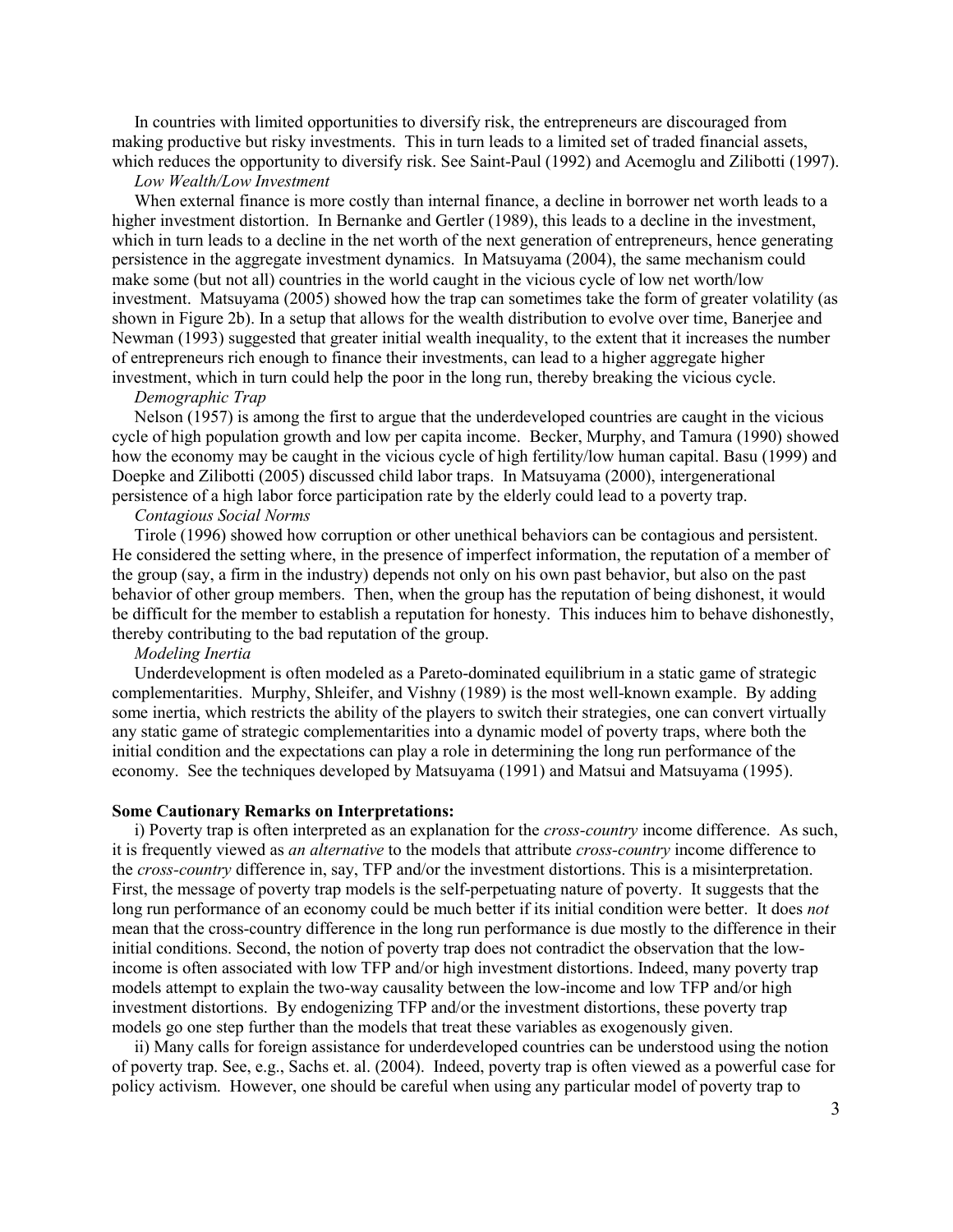make policy proposals. It is important to keep in mind that each model of poverty trap is designed to highlight one particular feedback mechanism behind the vicious cycle. To this end, other sources of poverty trap are deliberately assumed away. In reality, of course, many sources of poverty trap are likely to co-exist. If there is one important lesson from the literature reviewed above, it should be that there are hundreds of traps that the economy can fall into, and any policy intervention in an attempt to pull the economy out of one trap may end up pushing it into another. As we know, any attempt to solve a problem can often become a source of another, even bigger, problem. For more on this issue, see Matsuyama (1996), which discusses economic development as "complex" coordination problems.

### **Kiminori Matsuyama**

## *Bibliography*

Acemoglu and Zilibotti, "Risk, Diversification and Growth," JPE August 1997.

Azariadis and Drazen, "Thresholds Externalities in Economic Development," QJE 1990.

Azariadis and Stachurski, "Poverty Traps," 2004, forthcoming in Handbook of Economic Growth.

Basu, K. "Child Labor: Causes, Consequences and Cures," JEL, 1999.

Banerjee and Newman, "Occupational Choices and Process of Development," JPE April 1993.

Becker, Murphy, and Tamura, "Human Capital, Fertility, and Economic Growth," JPE 1990.

Bernanke and Gertler, "Agency Costs, Net Worth, and Business Fluctuations" AER March 1989.

Brezis, E., P. Krugman, and D. Tsiddon, "Leapfrogging in International Competition: A Theory of Cycles in National Technology Leadership," AER December 1993.

Ciccone, A., and K. Matsuyama,"Start-up Costs and Pecuniary Externalities in Economic Development," JDE, 1996.

Corden, W. Max, *Trade Policy and Economic Welfare,* Clarendon Press, 1977.

Diamond, P. "Aggregate Demand Management in Search Equilibrium," JPE 1982.

Doepke and Zilibotti, "Macroeconomics of Child Labor Regulation," 2005.

Lucas, R.E. Jr., "On the Mechanics of Economic Development," JME, 1988.

Matsui and Matsuyama, "An Approach to Equilibrium Selection," JET 1995.

Matsuyama, "Increasing Returns, Industrialization, and Indeterminacy of Equilibrium," QJE May 1991. \_\_\_\_, "Economic Development as Coordination Problems," in *The Role of Government in East Asian*

*Development, Comparative Institutional Analysis*, edited by M. Aoki, H. Kim, and M. Okuno-

Fujiwara, Oxford University Press, 1996.

\_\_\_\_, "The 1996 Nakahara Lecture: Complementarity, Instability and Multiplicity," JER 1997.

\_\_\_\_, "Economic Development with Endogenous Retirement," 2000.

The Rise of Mass Consumption Societies," JPE October 2002.

The Rise of Mass Consumption Societies, <u>312</u> Servest 2008.<br>
"Financial Market Globalization, Symmetry-Breaking, and Endogenous Inequality of Nations," Econometrica May 2004.

\_\_\_\_, "Credit Traps and Credit Cycles," 2005.

Murphy, Shleifer, and Vishny, "Industrialization and the Big Push," JPE, October 1989.

Nelson, R. "A Theory of the Low Level Equilibrium Trap." AER May 1956.

Romer, Paul M. "Growth Based on Increasing Returns Due to Specialization," AER May 1987.

Sachs, J. et al. "Ending Africa's Poverty Trap," **BPEA**, 2004.

Saint-Paul, G., "Technology Choice, Financial Markets and Economic Development," EER, May 1992.

Stokey, N., "Learning-By-Doing and the Introduction of New Goods," JPE August 1988.

Tirole, J., "A Theory of Collection Reputation," REStud 1996.

Young, A.A., "Increasing Returns and Economic Progress," EJ 1928.